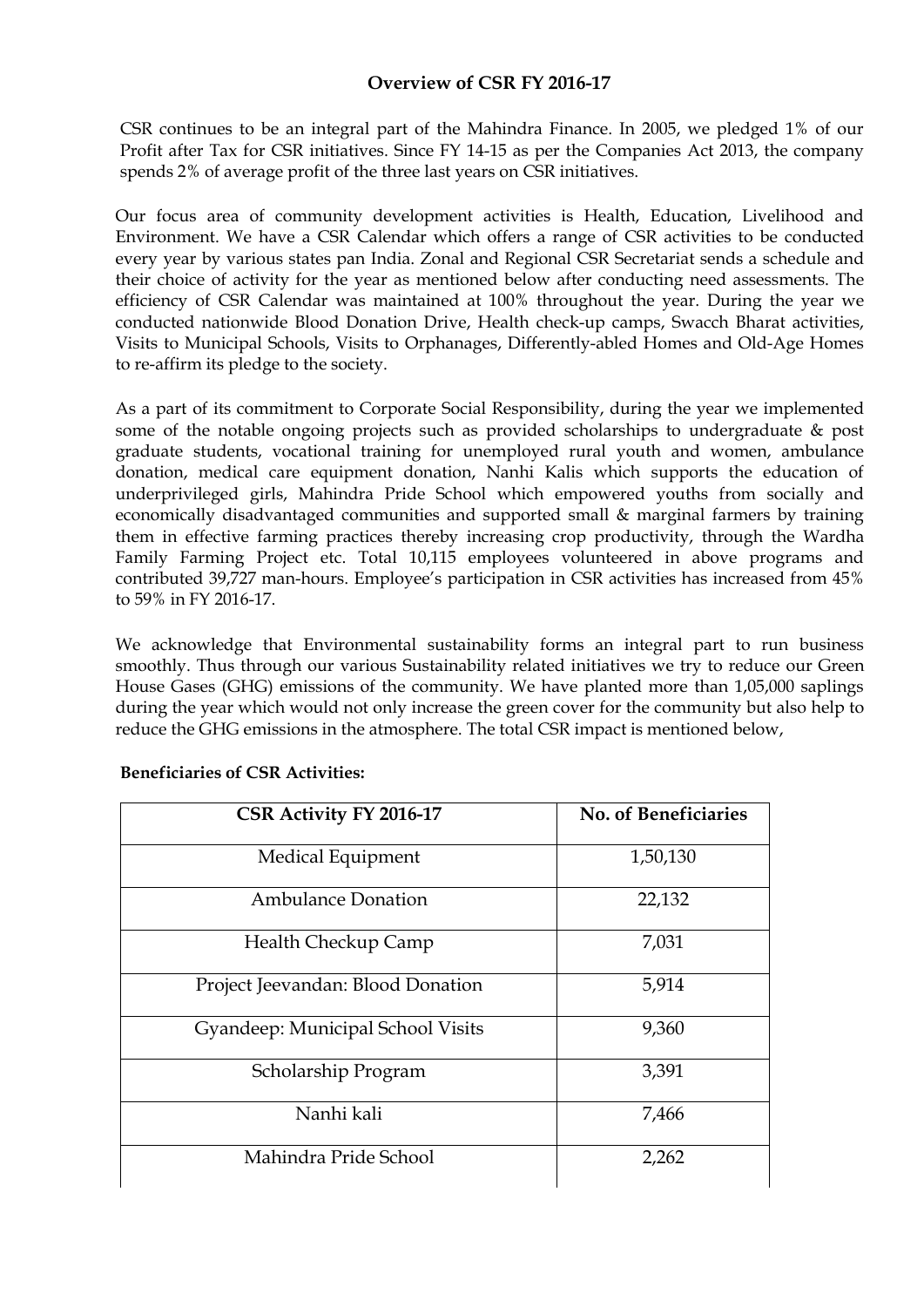| Mumbai Public School                          | 16,161 |
|-----------------------------------------------|--------|
| Project Hunnar: Vocational Training for Youth | 541    |
| Project Hunnar: Drivers Training for Women    | 150    |
| <b>Financial Literacy</b>                     | 5,000  |
| Project Samantar: Old Age Home Visits/        | 3,220  |
| Orphanage Visits/                             |        |

# **Overview of Projects Undertaken in 2016-17**

## **Sehat: Medical Care Equipment Donation**

The project aims at increasing access to healthcare by offering quality services through a well equipped facility and identifying diseases in collaboration with NGOs.

# **Sehat: Ambulance Donation**

Mahindra Finance donated ambulances to 14 NGOs/Hospitals across India with the objective to provide medical facilities at the doorstep for those in need across the states of Maharashtra, Chhattisgarh, Madhya Pradesh, Odisha, West Bengal, Bihar, Jharkhand, Andhra Pradesh, Tamil Nadu, Kerala, Karnataka and Rajasthan.

# **Shiksha: Nanhi Kali**

Nanhi Kali was initiated in 1996 out of the conviction that empowering girls through education would have a tremendous positive impact on the nation in the long run. It allows individuals and corporate to participate and support the education of underprivileged girls in India. Mahindra Finance has supported 7466 Nanhi Kalis in 2016-17.

## **Gyandeep: Supporting Mumbai Public Schools**

Mahindra Finance, in partnership with the Naandi Foundation, is supporting 28 Mumbai Municipal Schools to provide quality education in English.

## **Shiksha: Scholarships**

Mahindra Finance in collaboration with K.C. Mahindra Education Trust supported 2500 graduate and 500 post graduate meritorious students from financially weaker background. This project was implemented pan India level.

## **Huunar- Vocational Training**

Mahindra Finance, through Hire-Train-Deploy (HTD) Model, has trained 519 unemployed educated youth to make them employable. 172 trained youth were employed in various organizations. The two weeks training program is focused on Financial, Communication, Sales and Interpersonal Skills to make unemployed youth employable.

## **Huunar- Drivers Training Program for Women**

The objective of this project is to empower underprivileged women and provide them